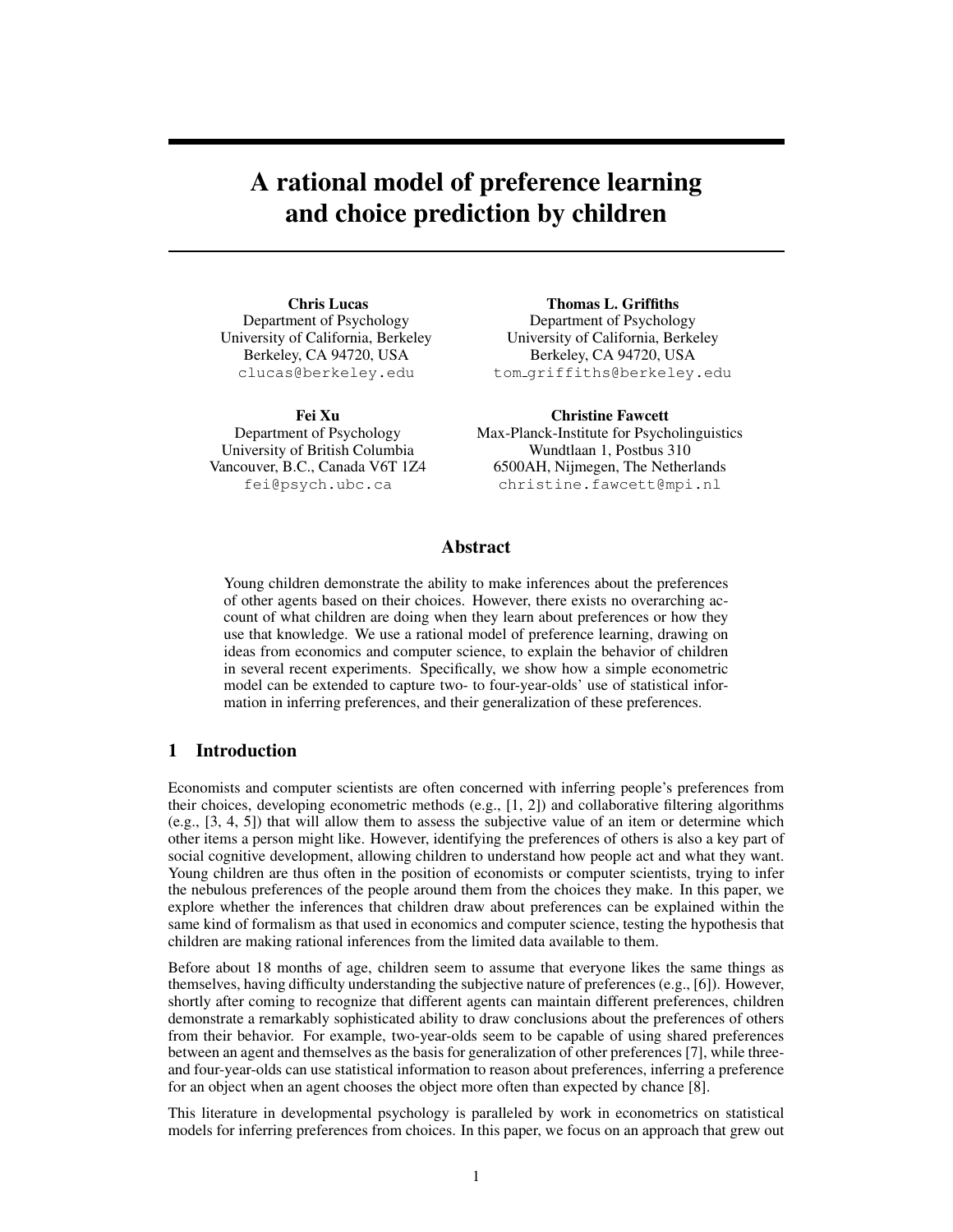of the Nobel prize-winning work of McFadden (see [1] for a review), exploring a class of models known as mixed multinomial logit models [2]. These models assume that agents assign some utility to every option in a choice, and choose in a way that is stochastically related to these utilities. By observing the choices people make, we can recover their utilities by applying statistical inference, providing a simple rational standard against which the inferences of children can be compared.

Research on preferences in computer science has tended to go beyond modeling individual choice, focusing on predicting which options people will like based not just on their own previous choice patterns but also drawing on the choices of other people – a problem known as *collaborative filtering* [3]. This work has led to the development of the now-ubiquitous recommendation systems that suggest which items one might like to purchase based on previous purchases, and has reached notoriety through the recent Netflix challenge. Economists have also explored models for the choices of multiple agents, using hierarchical Bayesian statistics [9]. These models combine information across agents to make inferences about the properties or value of different options.

Our contribution in this paper is to bring together these different threads of research to df rational models of children's inferences about preferences. Section 2 summarizes developmental work on children's inferences about preferences. Section 3 outlines the basic idea behind rational choice models, drawing on previous work in economics and computer science. We then consider how these models can be used to explain developmental data, with Section 4 concerned with inferences about preferences from choices, and Section 5 focusing on inferences about the properties of objects from preferences. Section 6 discusses the implications of our results and concludes the paper.

# 2 Children's inferences about preferences

The basic evidence that children do not differentiate the preferences of others before about 18 months of age comes from Repacholi and Gopnik [6]. Subsequent work has built on these results to explore the kinds of cues that children can use in inferring preferences, and how children generalize consistent patterns of preferences.

## 2.1 Learning preferences from statistical evidence

While 18-month-olds were able to infer preferences from affective responses, we often need to make inferences from more impoverished data, such as the patterns of choices that people make when faced with various options. Recent work by Kushnir and colleagues [8] provided the first evidence that 3- and 4-year-old children can use statistical sampling information as the basis for inferring an agent's preference for toys. Three groups of children were tested in a simple task. Each child was shown a big box of toys. For the first group, the box was filled with just one type of toy (e.g., 100% red discs). For the second group, the box was filled with two types of toys (e.g., 50% red discs and 50% blue plastic flowers). For the third group, the box was also filled with two types of toys, but in different proportions (e.g., 18% red discs and 82% blue plastic flowers). A puppet named Squirrel came in to play a game with the child. Squirrel looked into the box and picked out five toys. The sample always consisted of five red discs for all three conditions. Then the child was given three toys – a red disc (the target), a blue plastic flower (the alternative), and a yellow cylinder (the distractor) – and was asked to give Squirrel the one he liked. Each child received two trials with different objects. The results of the experiment showed that the children chose the target (the red disc) 0.96, 1.29, and 1.67 times (out of 2) in the 100%, 50%, and 18% conditions, respectively, suggesting that children used the non-random sampling behavior of Squirrel as the basis for inferring his preferences.

## 2.2 Generalizing from shared preferences

Recognizing that preferences can vary from one agent to another also establishes an opportunity to discover that those preferences can differ in the degree to which they are related to one's own. Fawcett and Markson [7] asked under what conditions children would use shared preferences between themselves and another agent as the basis for generalization, using a task similar to the "collaborative filtering" problem explored in computer science. Their experiments began with four blocks of training involving two actors. In each block the actors introduced two objects from a common category, including toys, television shows and foods. Each actor expressed liking the object she introduced and dislike for the other's object. One actor had preferences that were matched to the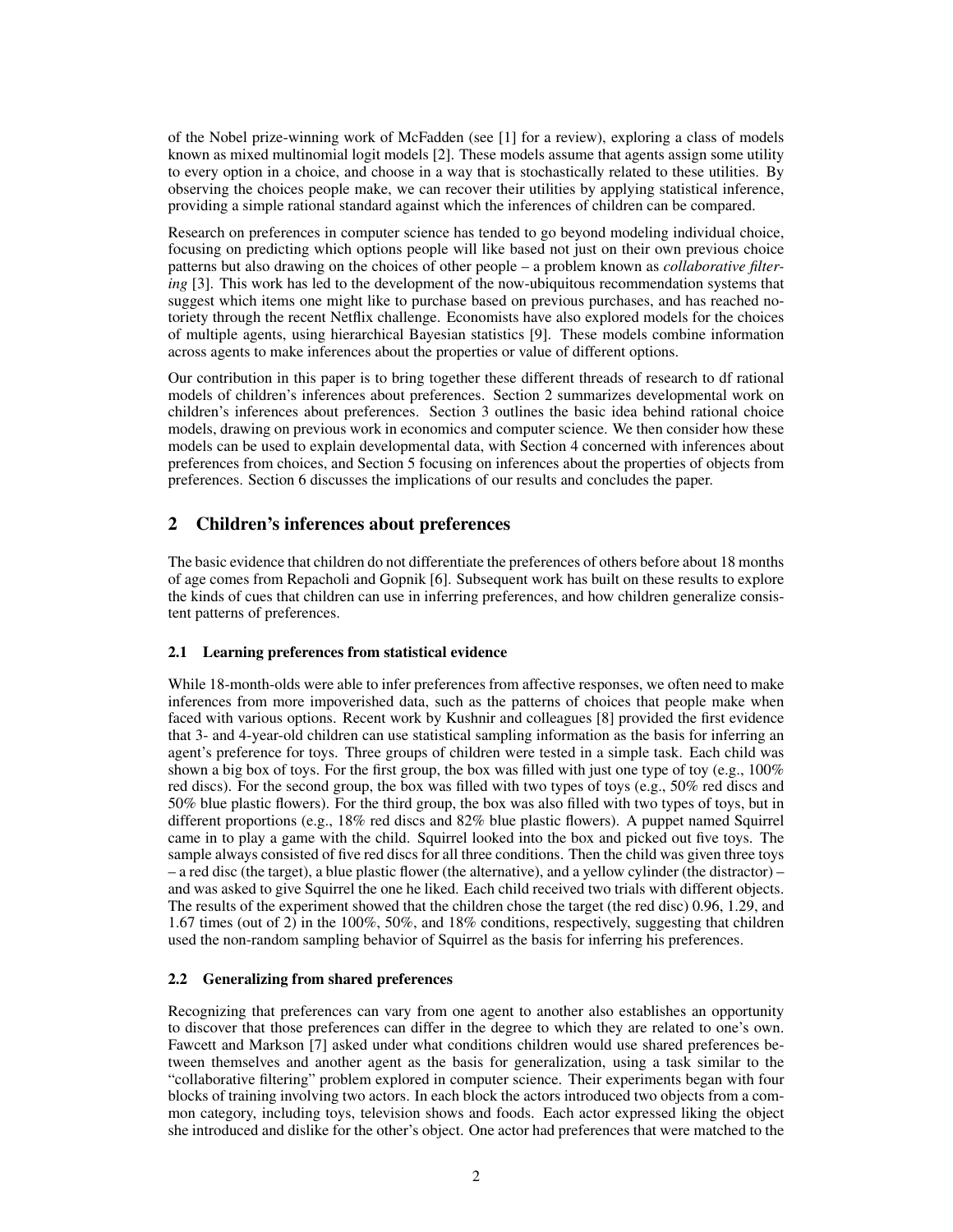child's in all blocks, in that her objects had features chosen to be more interesting to the child. After each actor reacted to the objects, the child was given an opportunity to play with the objects, and his or her preference for one object over the other was judged by independent coders, based on relative interest in and play with each object.

After the training blocks, the first test block began. Each actor brought out a new object that was described as being in the same category as the training objects, but was hidden from the child by an opaque container. Each actor then reacted to her novel object in a manner that varied by condition. In the *like* condition, the actor's reaction was to examine the object and describe it as her favorite object of the category. In the *dislike* condition, she examined the object and expressed dislike. In the *indifferent* condition the actor did not examine the toy, and professed ignorance about it. The child was then given an opportunity to choose one hidden object to play with. Finally, a second test block began, identical to the first except that the hidden objects were members of a different category from those seen in training. In Experiment 1, members of the new category could be taken to share features with members of the training category, e.g., toys versus books, while in Experiment 2 the new category was chosen to minimize such overlap, e.g., food versus television shows. Children consistently chose the test items that were favored by the agent who shared their own preferences during training, for both toys and the similar category, books. In contrast, when a highly distant category was used during test, children did not show any systematic generalization behaviors. These results suggest that children use shared preferences as the basis for generalization, but they also take into account whether the categories are related or not.

#### 2.3 Summary and prospectus

Recent results in developmental psychology indicate that young children are capable of making remarkably sophisticated inferences about the preferences of others. This raises the question of how they make these inferences, and whether the kinds of conclusions that children draw from the behavior of others are justified. We explore this question in the remainder of the paper. In the tradition of rational analysis [10], we consider the problem of how one might *optimally* infer people's preferences from their choices, and compare the predictions of such a model with the developmental data. The results of this analysis will help us understand how children might conceive of the relationship between the choices that people make and the preferences they have.

## 3 A rational model connecting choice and preference

In developing a rational account of how an agent might learn others' preferences from choice information, we must first posit a specific ecological relationship between people's preferences and their choices, and then determine how an agent would make optimal inferences from others' behavior given knowledge of this relationship. Fortunately, the relationship between preferences and choices has been the subject of extensive research in economics and psychology.

One of the most basic models of choice behavior is the Luce-Shepard choice rule [11, 12], which asserts that when presented with a set of J options with utilities  $\mathbf{u} = (u_1, \dots, u_J)$ , people will choose option  $i$  with probability

$$
P(c=i|\mathbf{u}) = \frac{\exp(u_i)}{\sum_j \exp(u_j)}
$$
(1)

where  $j$  ranges over the options considered in the choice. Given this choice rule, learning about an agent's preferences is a simple matter of Bayesian inference. Specifically, having observed a sequence of choices  $\mathbf{c} = (c_1, \ldots, c_N)$ , we can compute a posterior distribution over the utilities of the options involved by applying Bayes' rule

$$
p(\mathbf{u}|\mathbf{c}) = \frac{P(\mathbf{c}|\mathbf{u})p(\mathbf{u})}{\int P(\mathbf{c}|\mathbf{u})p(\mathbf{u}) \, d\mathbf{u}}\tag{2}
$$

where  $p(u)$  is a probability density expressing the prior probability of a vector of utilities u, and the likelihood  $P(c|u)$  is obtained by assuming that the choices are independent given u, being the product of the probabilities of the individual choices as in Equation 1.

While this simple model is sufficient to capture preferences among a constrained set of objects, most models used in econometrics aim to predict the choices that agents will make about novel objects.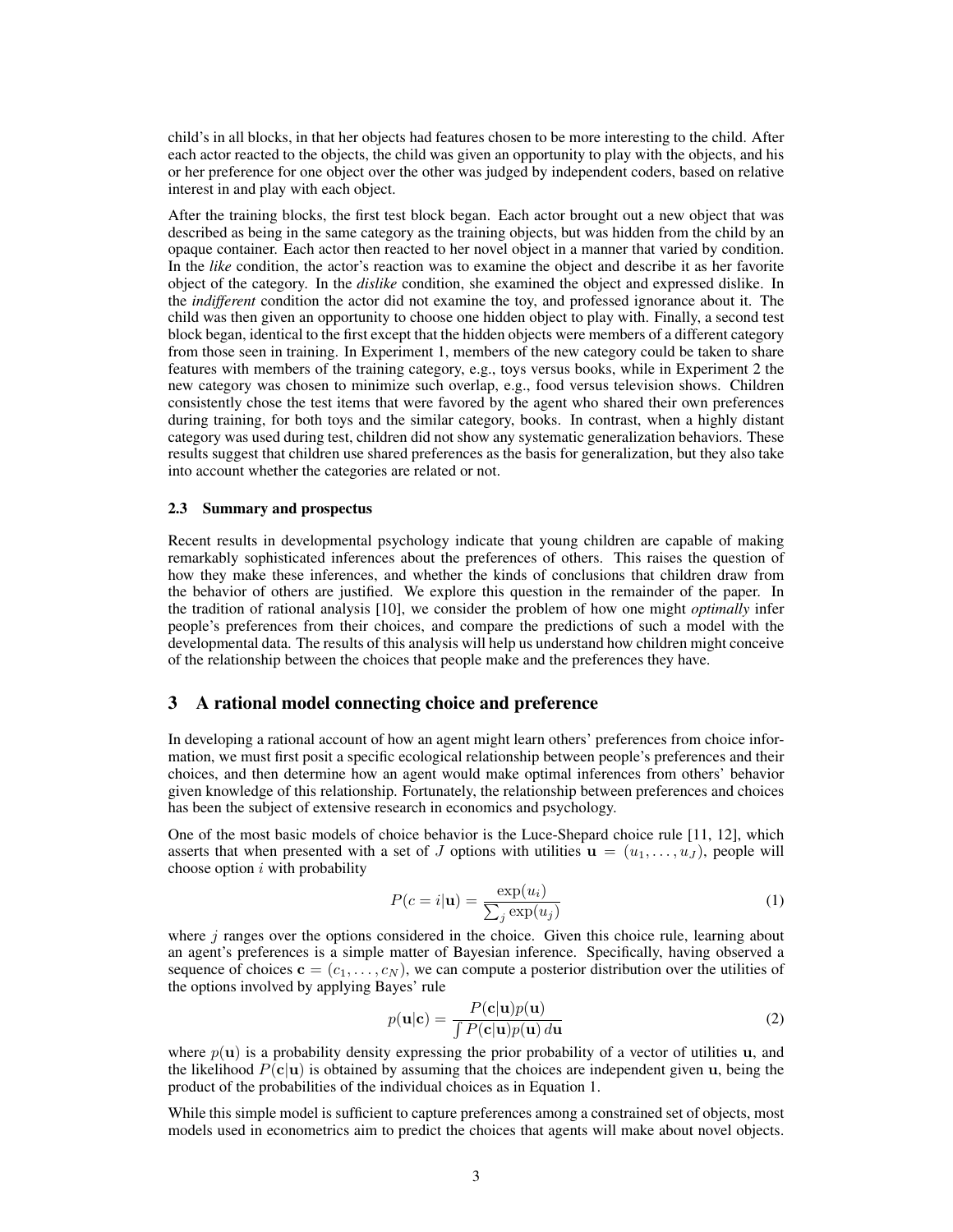This can be done by assuming that options have features that determine their utility, with the utility of option i being a function of the utility of its features. If we let  $x_i$  be a binary vector indicating whether an option possesses each of a finite set of features, and  $\beta_a$  be the utility that agent a assigns to those features<sup>1</sup>, we can express the utility of option i for agent  $\alpha$  as the inner product of these two vectors. The probability of agent  $a$  choosing option  $i$  is then

$$
P(c=j|\mathbf{X}, \beta_a) = \frac{\exp(\beta_a^T \mathbf{x}_i)}{\sum_j \exp(\beta_a^T \mathbf{x}_j)}
$$
(3)

where X collects the features of all of the options. We can also integrate out  $\beta_a$  to obtain the choice probabilities given just the features of the options, with

$$
P(c=j|\mathbf{X}) = \int \frac{\exp(\boldsymbol{\beta}_a^T \mathbf{x}_i)}{\sum_j \exp(\boldsymbol{\beta}_a^T \mathbf{x}_j)} p(\boldsymbol{\beta}_a) d\boldsymbol{\beta}_a \tag{4}
$$

This corresponds to the mixed multinomial logit (MML; [2]) model, which has been used for several decades in econometrics to model discrete-choice preferences in populations of consumers.

The MML model and the Luce-Shepard rule on which it is built are theoretically appealing for several reasons. First, the Luce-Shepard rule reflects the choice probabilities that result when agents seek to maximize their utility in the presence of noise on utilities that follows a Weibull distribution [13], and is thus compatible with the standard assumptions of statistical decision theory. Second, the MML can approximate the distribution of choices for essentially any heterogeneous population of utility-maximizing agents given appropriate choice of  $p(\beta_a)$  [1]. Finally, this approach has been widely used and generally successful in applications in marketing and econometrics (e.g., [9, 14]).

While a wide range of random utility models can be represented with an appropriate choice of prior over  $\beta_a$ , one common variation supposes that  $\beta_a$  follows a Gaussian distribution around a population mean which in turn has a Gaussian prior. Given that the individuals in the experiments we examine are only dealing with two actors, we will assume a single-parameter prior in which different agents' preferences are independent and preferences for individual features are uncorrelated with a Gaussian distribution with mean zero and variance  $\sigma^2$ :  $\beta_a \sim \mathcal{N}(0, \sigma^2 I)$ .

The model outlined in this section provides a way to optimally answer the question of how to infer the preferences of an agent from their choices. In the remainder of the paper, we explore how well this simple rational model accounts for the inferences that children make about preferences, applying the model to the key developmental phenomena introduced in the previous section.

## 4 Using statistical information to infer preferences

The experiment conducted by Kushnir and colleagues [8], discussed in Section 2.1, provides evidence that children are sensitive to statistical information when inferring the preferences of agents. In this section, we examine whether this inference is consistent with the predictions of the rational model outlined above. We first consider how to apply the MML model in this context, then discuss the model predictions and alternative explanations.

#### 4.1 Applying the MML model

The child's goal is to learn what Squirrel's preferences are, so as to offer an appropriate toy. Let  $\beta_a$  be Squirrel's preferences,  $c = (c_1 \dots c_N)$  the sequence of choices Squirrel makes, and  $\mathbf{X}_n = [\mathbf{x}_{n1} \dots \mathbf{x}_{nJ_n}]^T$  the observed features of Squirrel's  $J_n$  options at choice event n. The set  $\{X_1, \ldots, X_N\}$  given N total choice events will be denoted with X. Estimating  $\beta_a$  entails computing  $p(\beta_a|c,\mathbf{X}) \propto P(c|\beta_a,\mathbf{X})p(\beta_a)$ , analogous to the inference of **u** in Equation 2. If Squirrel makes N choices, then  $P(c|\mathbf{X}, \beta_a) = \prod_{n=1}^{N} P(c_n | \mathbf{X}_n, \beta_a)$ , where  $P(c_n = j | \mathbf{X}_n, \beta_a)$  is given by Equation 3.

We chose to represent the objects as having minimal and orthogonal feature vectors, so that red discs (Squirrel's target toy) had features  $[1\ 0\ 0]^T$ , blue flowers (the alternative option in his choices)

<sup>&</sup>lt;sup>1</sup>We will refer to the utilities of features as "preferences" to distinguish them from the utilities of options.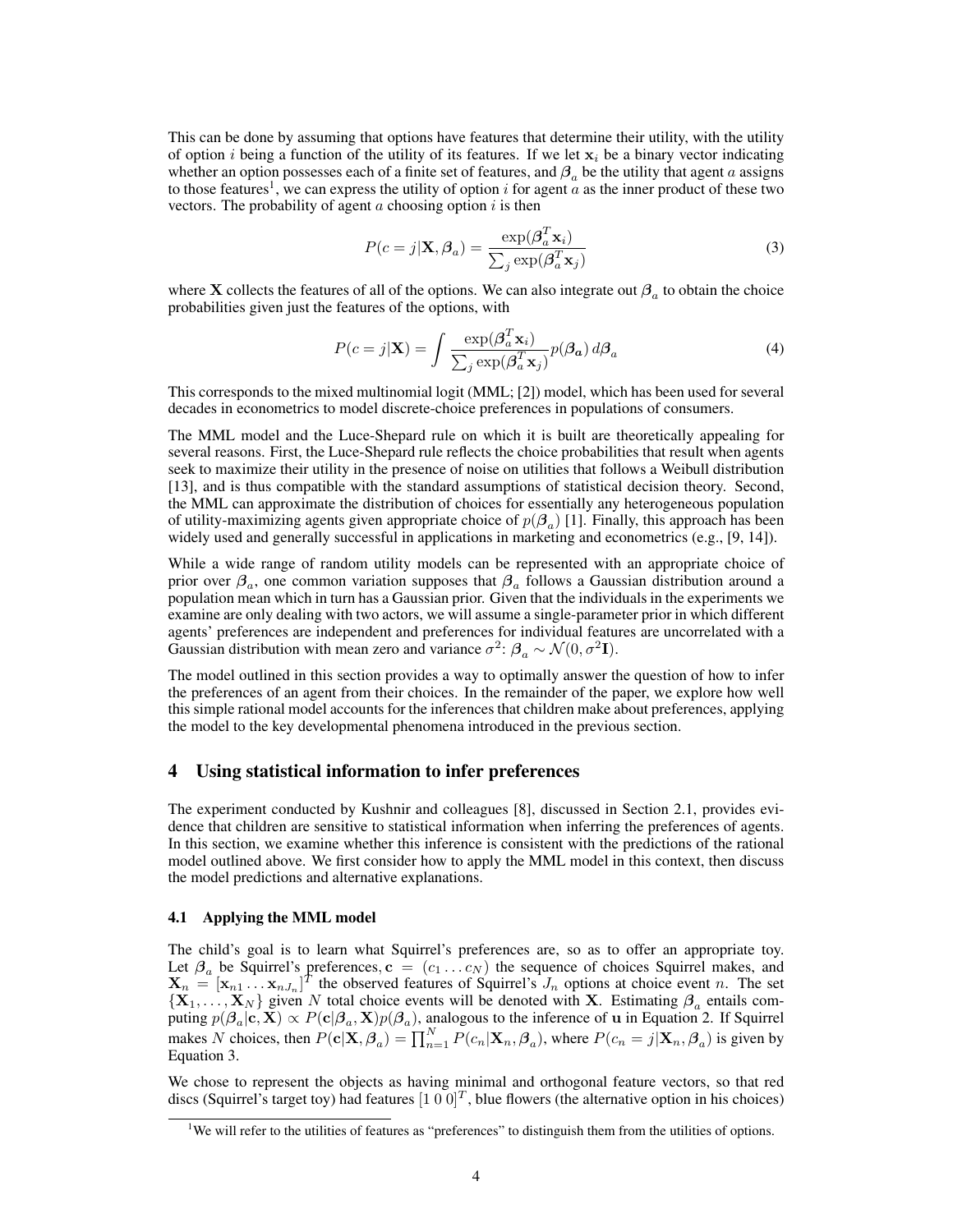

Figure 1: Model predictions for data in [8]. (a) Predicted probability that objects will be selected, plotted against observed proportions. (b) Sensitivity of model to setting of variance parameter.

had features  $[0\ 1\ 0]^T$ , and yellow cylinders (the distractor) had features  $[0\ 0\ 1]^T$ , respectively. The number of options in each choice Squirrel made from the box was the total number of objects in the box (38), with each type of object being represented with the appropriate frequency. The  $N = 5$  choices made by Squirrel thus provide the data c from which its preferences can be inferred. We constructed an approximation to the posterior distribution over  $\beta_a$  given c using importance sampling (see, e.g., [15] for details), drawing a sample of values of  $\beta_a$  from the prior distribution  $p(\beta_a)$  and giving each value weight proportional to the corresponding likelihood  $P(\mathbf{c}|\mathbf{X}, \beta_a)$ .

The child must now select an object to give Squirrel, with one target, one alternative, and one distractor as options. If we suppose each child is matching Squirrel's choice distribution, we can use the Luce-Shepard choice rule (Equation 3) to predict the rates at which children should choose the different objects for a particular value of  $\beta_a$ ,  $P(c_{child} = j | \mathbf{X}, \beta_a)$ . The probability of a particular choice is then obtained by averaging over  $\beta_a$ , with

$$
P(c_{\text{child}} = j | \mathbf{X}, \mathbf{c}) = \int P(c_{\text{child}} = j | \mathbf{X}, \beta_a) p(\beta_a | \mathbf{X}, \mathbf{c}) d\beta_a \tag{5}
$$

which we compute using the approximate posterior distribution yielded by importance sampling. All simulations presented here use  $10^6$  samples, and were performed for a range of values of  $\sigma^2$ , the parameter that determines the variance of the prior on  $\beta_a$ .

#### 4.2 Results

Figure 1 (a) compares the predictions of the model with  $\sigma^2 = 2$  to the participants' choice probabilities. The sum squared error (SSE) of the predictions was .0758 when compared with the observed probabilities of selecting the target object, with the correlation of the model predictions and observed data being  $r = 0.93$ . Figure 1 (b) shows that the goodness of fit is generally insensitive to the variance of the prior  $\sigma^2$ , provided  $\sigma^2 > 1$ . This is essentially the only free parameter of the model, as it sets the scale for the features  $X$ , indicating that there is a close correspondence between the predictions of the rational model and the inferences of the children under a variety of reasonable assumptions about the distribution of preferences.

The only conspicuous difference between the model's predictions and the children's choices was the tendency of children to choose the target object more frequently than alternatives even when it was the only object in the box. This can be explained by observing that under the cover story used in the experiment, Squirrel was freely choosing to select objects from the box, implicitly indicating that it was choosing these objects over other unobserved options. As a simple test of this explanation, we generated new predictions under the assumption that each choice included one other unobserved option, with features orthogonal to the choices in the box. This improved the fit of the model, resulting in an SSE of .05 and a correlation of  $r = .95$ .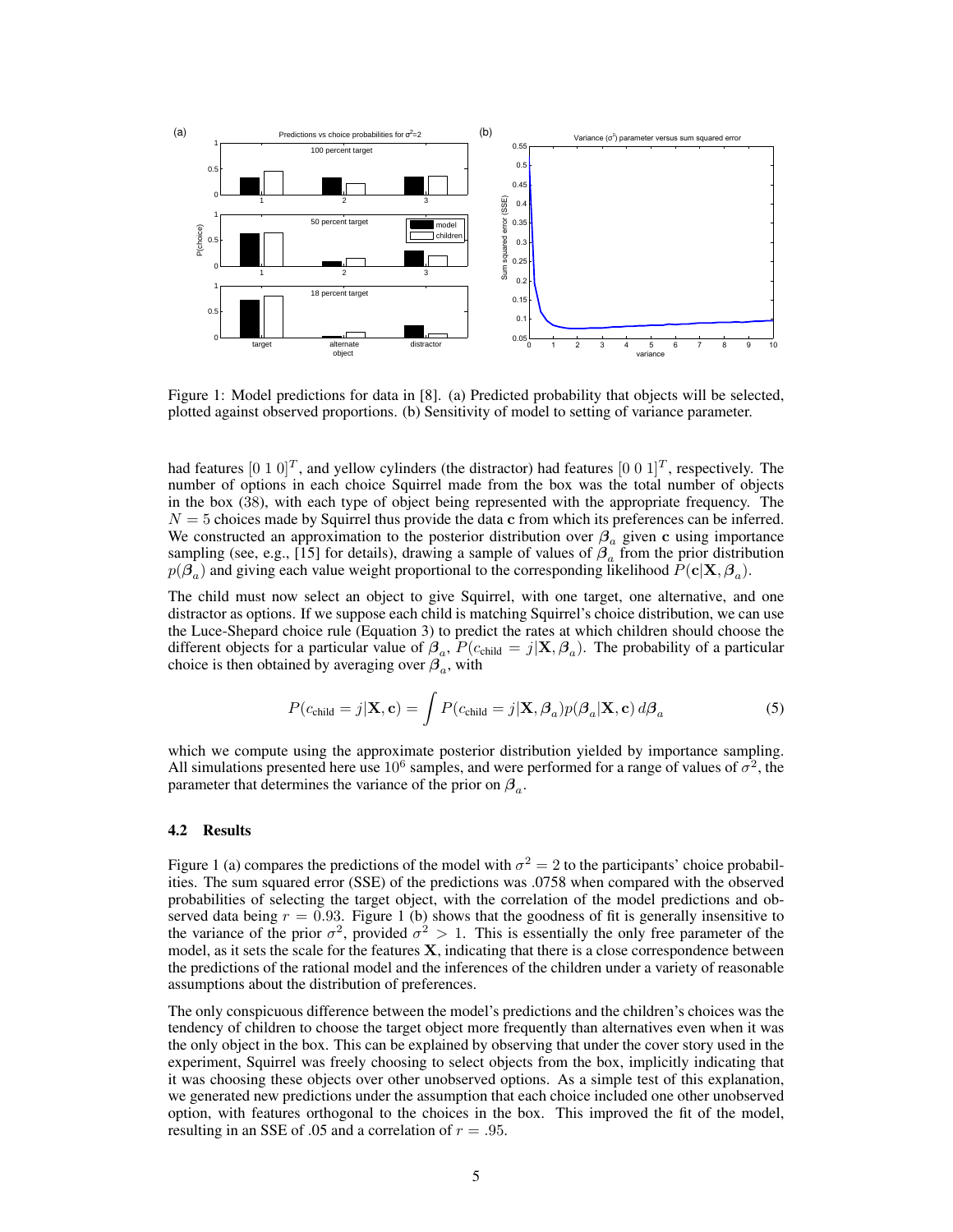### 4.3 Alternative explanations

Kushnir and colleagues [8] suggest that the children in the experiment may be learning preferences by using statistical information to identify situations where the agent's behavior is not consistent with random sampling. We do not dispute that this may be correct; our analysis does not entail a commitment to a procedure by which children make inferences about preferences, but to the idea that whatever the process is, it should provides a good solution to the problem with which children are faced given the constraints under which they operate. We will add two observations. The first is that we need to consider how such an explanation might be generalized to explain behavior in other preference-learning situations, and if not, what additional processes might be at work. The second is that it is not difficult to test salient variations on the sampling-versus-preference view that are inconsistent with our own, as they predict that children make a dichotomous judgment – distinguishing random from biased sampling – rather than one that reveals the extent of a preference in addition to its presence and valence. The former predicts that over a wide range of sets of evidence that indicate an agent strongly prefers objects of type X to those of type Y, one can generate evidence consistent with a *weaker* preference for type W over Y (over more data points) that will lead children to offer the agent objects of type W over X.

## 5 Generalizing preferences to novel objects

The study of Fawcett and Markson [7] introduced in Section 2.2 provides a way to go beyond simple estimation of preferences from choices, exploring how children solve the "collaborative filtering" problem of generalizing preferences to novel objects. We will outline how this can be captured using the MML model, present simulation results, and then consider alternative explanations.

#### 5.1 Applying the MML model

Forming an appropriate generalization in this task requires two kinds of inferences. The first inference the child must make – learning the actors' preferences by computing  $p(\beta_a|\mathbf{X}, \mathbf{c})$  for  $a \in (1, 2)$ – is the same as that necessary for the first set of experiments discussed above. The second inference is estimating the two hidden objects' features via those preferences. In order to solve this problem, we need to modify the model slightly to allow us to predict actions other than choices. Specifically, we need to define how preferences are related to affective responses, since the actors simply indicated their affective response to the novel object.

We will refer to the actor whose preferences matched those of the child as Actor 1, and the other actor as Actor 2. Let the features of Actor a's preferred object in round n be  $x_{na}$ , the features of the same-category novel object be  $x_{sa}$ , and the features of the different-category novel object be  $x_{da}$ . When the category is irrelevant, we will use  $\mathbf{x}_{*a} \in \{\mathbf{x}_{sa}, \mathbf{x}_{da}\}\$  to indicate the features of the novel object. The goal of the child is to infer  $x_{*a}$  (and thus whether they themselves will like the novel object) from the observed affective response of agent  $a$ , the features of the objects from the previous rounds  $X$ , and the choices of the agent on the previous rounds  $c$ . This can be done by evaluating

$$
P(\mathbf{x}_{*a}|\mathbf{X}, \mathbf{c}, r_a) = \int P(\mathbf{x}_{*a}|\boldsymbol{\beta}_a, r_a) p(\boldsymbol{\beta}_a|\mathbf{X}, \mathbf{c}) d\boldsymbol{\beta}_a
$$
 (6)

where  $P(\mathbf{x}_{*a}|\boldsymbol{\beta}_a, r_a)$  is the posterior distribution over the features of the novel object given the preferences and affective response of the agent. Computing this distribution requires defining a likelihood  $P(r_a|\mathbf{x}_{*a}, \beta_a)$  and a prior on features  $P(\mathbf{x}_{*a})$ . We deal with these problems in turn.

The likelihood  $P(r_a|\mathbf{x}_{*a}, \beta_a)$  reflects the probability of the agent producing a particular affective response given the properties of the object and the agent's preferences. In the experiment, the affective responses produced by the actors were of two types. In the *like* condition, the actor declared this to be her favorite object. If one takes the actor's statement at face value and supposes that the actor has encountered an arbitrarily large number of such objects, then

$$
P(\mathbf{x}_{*a}|\boldsymbol{\beta}_a, r_a = \text{``like''}) = 1 \text{ for } \mathbf{x}_{*a} = \arg\max \mathbf{x}_{*a} \boldsymbol{\beta}_a^T \mathbf{x}_{*a}, \text{else } 0 \tag{7}
$$

In the *dislike* condition, the action – saying "there's a toy in here, but I don't like it"– communicates negative utility, or at least utility below some threshold which we will take to be zero, hence:

$$
P(\mathbf{x}_{*a}|\boldsymbol{\beta}_a, r_a = \text{``dislike''}) = 1 \text{ for } \boldsymbol{\beta}_a^T \mathbf{x}_{*a} < 0, \text{else } 0 \tag{8}
$$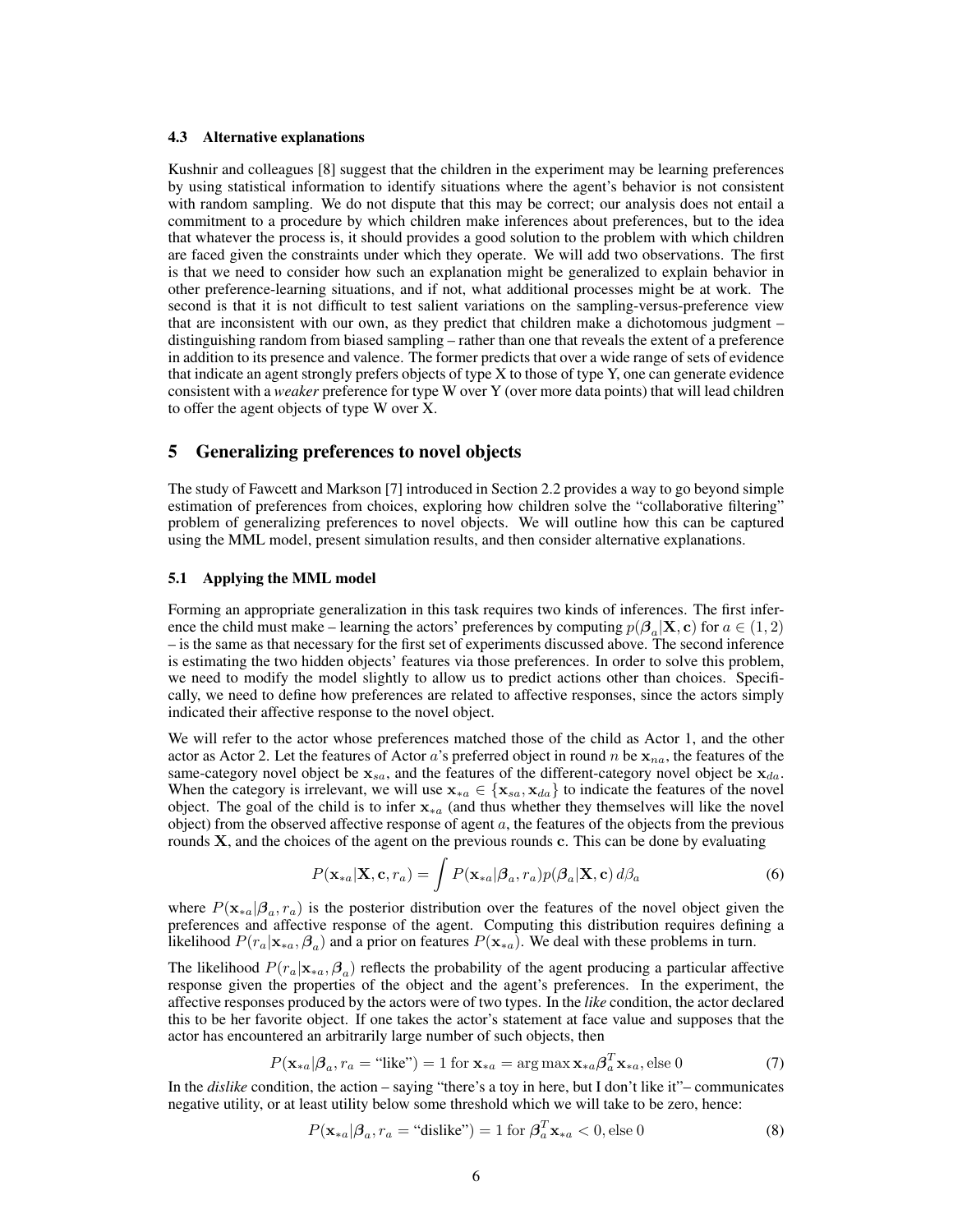

Figure 2: Model predictions for data in Experiment 1 of [7], excluding cases where children had fewer than 4 chances to play with training objects. The prefixes C4 and C3 denote cases where children chose to play with the objects presented by the matched actor (i.e., Actor 1) in training 4 and 3 times out of 4, respectively. The third character denotes the *like* (L) or *dislike* (D) condition, and the fourth character denotes whether the object is in the same category (S) or a different category (D) from those seen in training.  $P(\text{choice} = 1)$  is the probability of selecting Actor 1's novel object.

In defining the prior distributions from which the features of both the observed objects and the novel objects are sampled, it is important to represent differences between categories. Our feature vectors were concatenations of category-1 features, category-2 features, and multiple-category features, where each feature was present with probability 0.5 if its category could possess the feature, otherwise zero. We arbitrarily chose four features per category, for a total of twelve.

Having computed a posterior distribution over  $x_{*a}$  using this prior and likelihood, the child must combine this information with his or her own preferences to select an object. Unfortunately, we do not have direct access to the utilities of the children in this experiment, so we must estimate them from the children's choice data. We did this using the same procedure as for the adults' utilities. That done, we apply the choice rule a final time and obtain choice probabilities for the objects selected by the children on the final trial.

## 5.2 Results

Figure 2 shows the rates at which children chose actor 1's object and the model's predictions for the same. With the variance parameter set to  $\sigma^2 = 2$  and twelve features, the correlation between the predictions and the data was  $r = 0.88$ . When examining only the 4-year-old participants ( $N = 68$ ), the correlation rose to  $r = 0.94$ . The number of features has little influence on predictive accuracy: with 30 features, the correlations were  $r = 0.85$  and  $r = 0.93$  for all participants and 4-year-old participants, respectively. The model predicts less-extreme probabilities than were observed in the choices of the children, in particular in the cases where children chose to play with one of actor 2's objects. This may be attributed to actor 1's objects having features one would expect people to like a priori, making the zero-mean preference prior inappropriate.

#### 5.3 Alternative explanations

The model described above provides good predictions of children's inferences in this experiment, but also attributes relatively complex beliefs to the child. A natural question is whether a simpler mechanism might explain behavior in this case. Fawcett and Markson [7] discussed several alternative explanations of their findings, so this section will briefly recapitulate their discussion with a specific view towards alternative models.

The simplest model might suggest that children were simply learning associations between specific behaviors by the matching actor and the presence of a desirable object. The most basic model of this kind, assuming that the matching actor is generally associated with desirable objects, is falsified by the children showing no bias towards the matching actor's objects in the dislike condition. A more elaborate version, in which children associate positive affect by the matching actor with desirable objects, is inconsistent with children's stronger preferences when the novel objects were similar to the training objects. This evidence also runs against explanations that the children are selecting objects based on liking the matched actor or believing that the matched actor is a more reliable judge of quality. Any of these alternatives might be made to fit the data via ad hoc assumptions